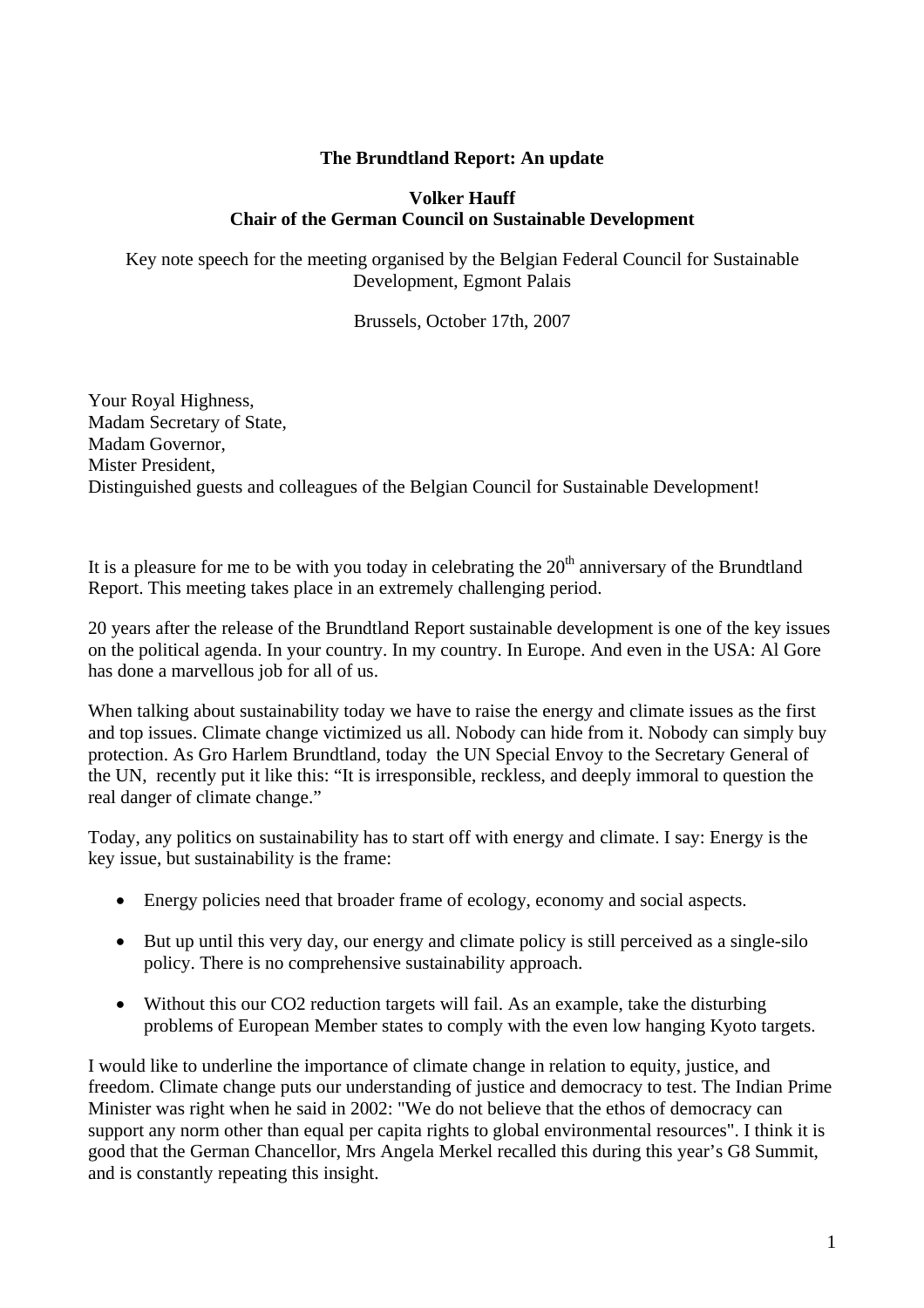I know: This is a vision. Some people say: This is unrealistic. My argument is a very simple. In the history of mankind s uch visions have changed the world. Let me give you an example, which might be a comparison. The American Revolution started with the vision: "One man – one vote". This vision was for a long period the guideline. In my country it took more than 100 years to bring this vision to reality; today it is regarded as a matter of course. But don't forget: It took more than 100 years.

Regarding climate change we do not have 100 years to change the course of the world.

We have to get the challenge of climate change right:

- It is a question of human dignity.
- It is about human rights and fundamental freedoms.
- We are up against vested interests of those who are still benefiting from the deterioration of the global ecology. .
- Only a low carbon economy can lead us on the journey towards a sustainable economy and welfare.

There are also a couple of things that encourages us on our way. They are sharpening our arguments, they are providing power, and they are opening up new options.

- Economy: We learnt from Sir Nicholas Stern that a deteriorated ecology is a tremendous damage to the global economy. And the corporate sector is following up on this, accepting that there is a business case. Stern told us the simple economic truth: Not to act is more expensive than taking now the necessary actions.
- Science: The IPCC told us that there is sound scientific proof of the man-made factors of climate change. And where there is a man-made cause of climate change, there should also be a man-made solution to it.
- Technology: There are promising new technologies. Priority 1 is energy productivity. Priority 2 are renewables. Solar and wind technologies are successfully entering the market. Biofuels can be an option if they do not create new problems by unsustainable harvesting of biomass for agrofuels.
- Diplomacy: There are new prospects for the Kyoto-follow-up negotiations under the umbrella of the UN framework. Though, this pathway is still clouded by the stance of the US and the lack of trust between the industrialized and the emerging economies.
- Governance: National Sustainability Strategies are increasingly providing political backup for action on local, regional and national level, and in the EU.

II

The World Commission on Environment and Development, in which I had the honour to be a member, worked from 1985 - 1987. We called our report "Our Common Future. A global agenda for change". Gro Harlem Brundtland chaired this Commission. In those times she was the Prime Minister of Norway, later she became President of the World Health Organisation. She is now appointed Special Envoy of the United Nations Secretary-General on Climate Change.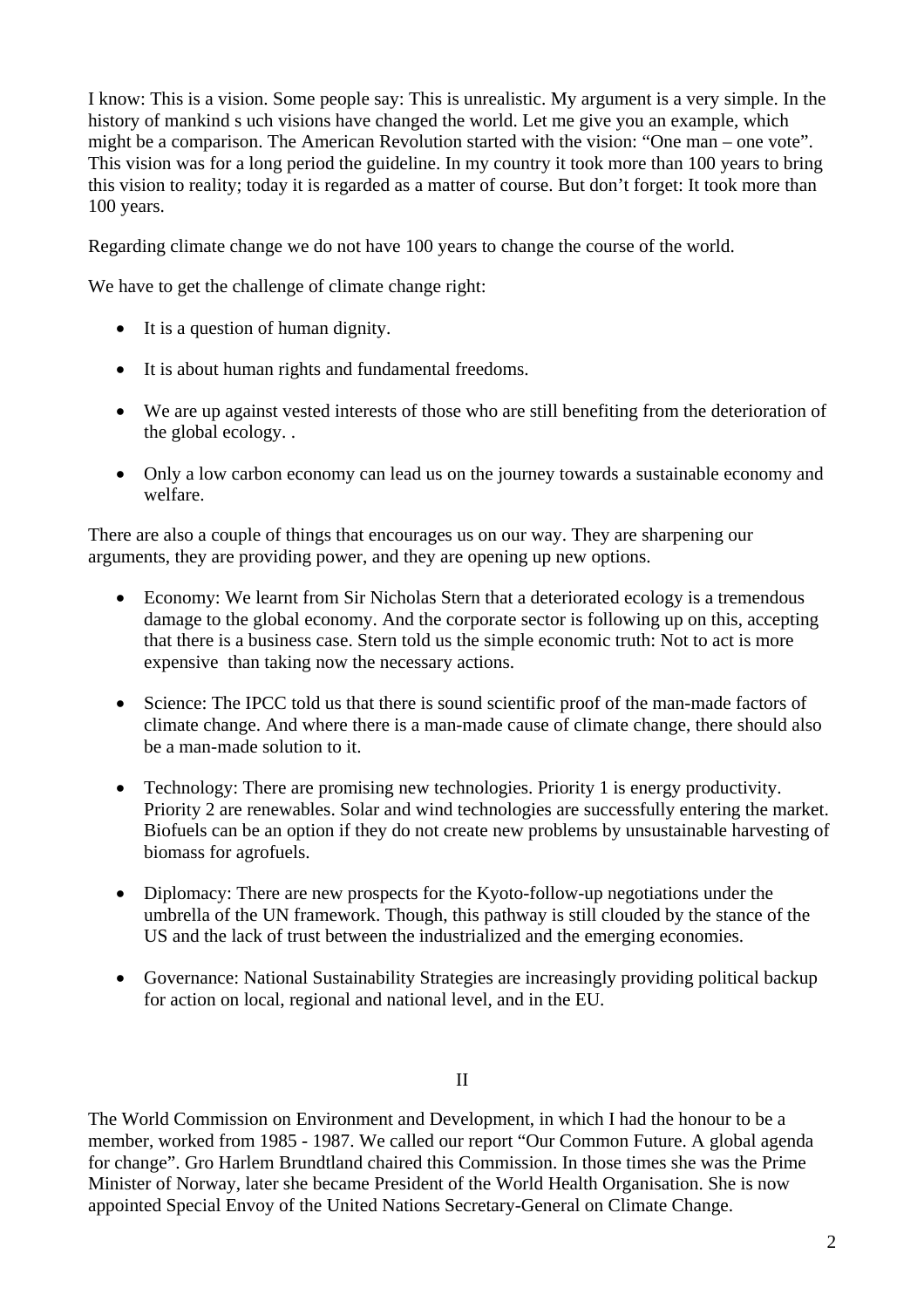Our Report marks a point in history when awareness was growing that

- we risked overstepping limits in the world we share;
- we need to adapt our use of natural resources to the long-term carrying capacity of the planet;
- and that unequal opportunity and unequal distribution of resources were at the heart of the problem.

The UN established the Brundtland Commission because despite this awareness, a solution was not in sight. People found themselves struck in controversies and policies were totally gridlocked. The predominant thinking at that time was: It is either the environment you can protect or it is the economy you can develop. You can not have it both ways.

The Brundtland Commission faced this setting with a new political idea: A sustainable development is how we recommend to face the challenge of meeting the needs of present generations without compromising the ability of future generations to meet their needs.

This political concept includes equity and justice, within and between generations. It was new in several aspects:

- New was the notion of equity and justice not only within generations, but also between generations.
- New was the clear idea of developing a shared understanding of the long-term goals for human life on earth.
- New was the idea of new governance instruments and of building collective action.
- New was the resoluteness with which we advocated the need for leadership and building trust with others.
- New and the most powerful recommendation we came up with was an idea about the process how to deal with our Report. In our Report we said: "Within an appropriate period of time after the presentation of the report to the General Assembly an international conference could be convened." This brought the Rio-process on the agenda. We provided momentum. We experienced high expectations in 1992 in Rio. We also experienced the downs in the global follow up of Rio. There was a multitude of gatherings, from Kyoto to Bonn, Marrakech, and Dehli. The world adopted the Millennium Development Goals. Johannesburg in 2002 openly displayed both frustrations and unwillingness.

Personally, I have to admit that we almost underestimated the impact this recommendation on process would add to the overall effort. However, the process that started with Rio reached out to the people. It attracted the perception of politicians and Parliaments, of foundations and the private sector. It is at the heart of political debate between the various stakeholders, on the various levels from the UN-Commission on Sustainable Development to regional and local action. Basically, it provides the red thread and created something like a global community.

### III

As for updating today the Brundtland-Message: We have to acknowledge that the world has changed dramatically: The Cold War ended. The stalled two-block confrontation gave way to a multipolar world. Powerful economies in the BRICS-countries and elsewhere are influencing the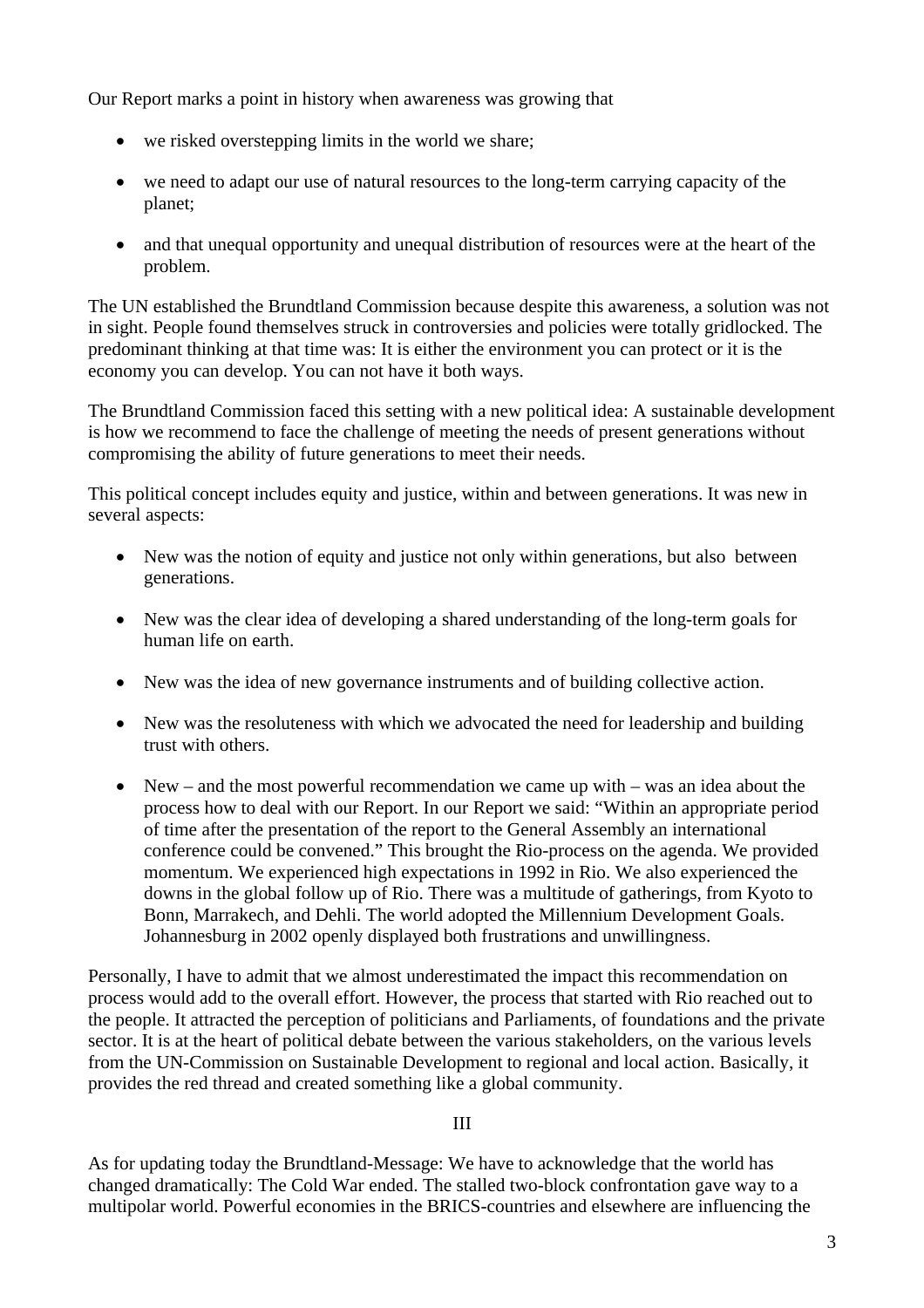structure of the world economy. Globalisation has added new opportunities and new questions. We have been watching failed states. Totalitarism is on the rise and the notion of security is now enlarged and discussed in the scope of energy and climate change. Communication in the global village tends to bring about new cultural features.

Still, I'm convinced that the Brundtland-Report holds six key issues that are valid solid today.

- Conflict Prevention: The Report does not at all underestimate the issue of proliferation of nuclear arms. However, the situation has even worsened. Probably, the spread in use of nuclear weapons is already out of control. In general, arms trade is the one single problem with the most anti-development impact.
- Poverty: The Millenium Development Goals are a remarkable effort. There is progress in many places in the world. However, it is very clear: The business-as-usual approach will not come to meet the MDG requirements.
- Growth: Our pledge was that growth is about choice, about quality, and that means: about sustainability. Up until today, it is not yet understood nor implemented that dependence on finite resources and environmental damage is anti-growth politics. The perspective on growth is still deteriorated by inadequate economic thinking. It was Albert Einstein who told us: ..You cannot solve the problem with the same thinking which created the problem."
- Energy and climate: In 1987, we compared climate change with the threat of nuclear war. This statement was highly criticized. But today we know: We were right. Now, the scientific evidence is overwhelming, and the economics of climate change are clear. The Stern report tells us, what has to be done. It is time for action for a low carbon economy.
- Food security: Twenty years ago, the world produces more food per head of population than ever before in human history. However, food security and safety are today more on the brink than 20 years ago. Linking the oil price to the pricing of food is creating a new problem. That is exactly the most urgent threshold of bioenergy strategies.
- Urbanisation sprawl and megacities are putting themselves at risk in terms of resource consumption..

These are six issues of the Brundtland Report which are still valid today. It is beyond doubt: Sustainable development has all characteristics that qualify for a major political momentum. And there are positive and encouraging trends.

- Take a closer look into Europe. The enlargement of the European Union is a great move. The Aquis Communitaire is an invitation to democracy and peace. We are on a good way to make it an invitation to sustainability policies as well. The EU sustainability strategy encourages us to think harder and to implement sustainability more effectively.
- Take a closer look into what happens in Asia in terms of growth and sustainability. It is encouraging to learn that nowadays we discuss sustainability at eye level. Asian countries are particularly interested in building technical and procedural know how in order to build up resource- and energy efficient industries within their countries and export environmental sound technologies worldwide.
- Take a closer look into what happens in the United States on the regional level and in particular in the private sector. What you see are bottom-up movements with fantastic and inspiring initiatives of "Greening America". You see emission trading, renewable energies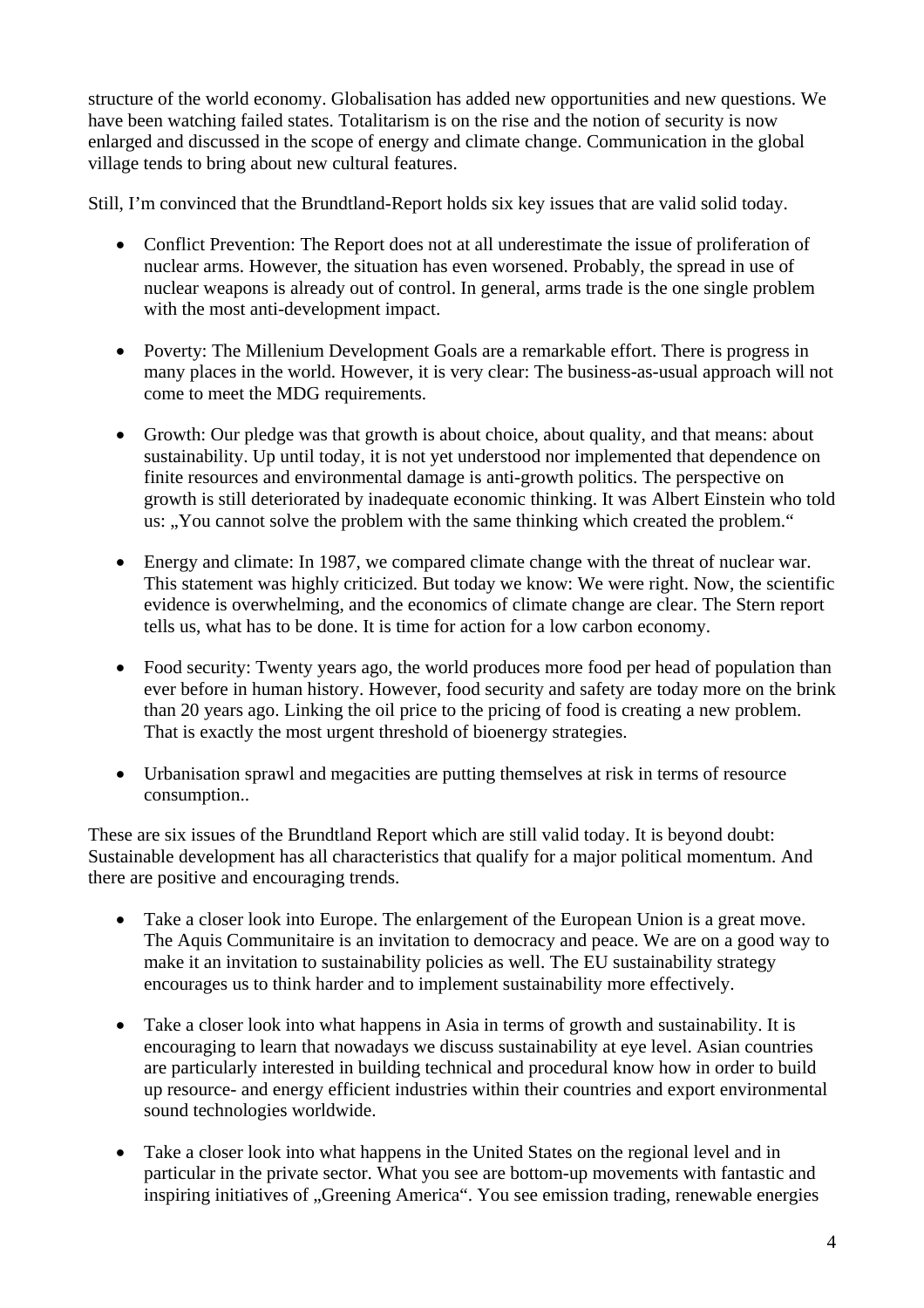increasing their share of energy supply, efficiency gains and the prospect to commercialise a low carbon power plant.

IV

What does all this mean to us today?

First:

We need to substitute fossil fuels through renewable energies. We need to become more energy efficient in our production and our consumption patterns. We need to introduce new, clean technologies for the use of coal and gas. We need to tackle the carbon economy – by making it a clean economy.

The EU has adopted ambitious targets in February of this year. The decision was met on a 20% reduction of energy use through increased energy productivity by 2020, on an increase of the share of renewables to 20% by 2020 and on an increase of the share of agrofuels to 10% by 2020. I appreciate this approach. Though, we need more and stringent implementation.

Integrating segregated policies is at the heart of the Brundtland mission. Thinking in silos is the basis for failure. The Brundtland Report addressed the management of the Commons. Still today, managing the Commons is unfinished business. We have convincing targets. Goal setting is not the problem. Implementation is crucial, convincing management actions are missing.

To illustrate my arguments: Under the Kyoto regime the EU accepted a reduction of 12 % green house gazes by 2012. At the end of 2006 the EU reached a reduction of 1,7 %. There was a meeting of the heads of government early 2007; they said: The situation is serious and therefore we have to increase or targets to 20 % by the year 2020 – without discussing roles and responsibilities, time tables and milestones, processes and technologies, reporting and controlling systems. All these important things have not been taken into consideration. Therefore I insist: Goal setting is not the problem, implementation is crucial.

# Second:

The hazards of climate change can't be neglected; they can't be rejected or simply ignored. No country can just opt out when sea levels are rising. Those who ignore the effects of climate change – I want to be very clear – they act irresponsible, irrational and immoral.

We awfully need a revival of multilateralism. There is no doubt that we have to rethink the global governance and UN institutions as regards the environment and sustainability issues. The future of multilateralism is bound to legitimacy, credibility, and trust – all of which I do not see well guarded in the current system.

The old market economy created the climate disaster as it once created the environmental pollution. Fixing the problem requires providing market economy with a frame, and giving it directions. That is exactly what the European emission trading system and other climate regulations are about. We need caps and targets for a new market economy to function for the environment. At the end of the day, we need it under the umbrella of the United Nations.

# Third:

I suggest new stimulus and initiatives at the national level. National action towards global sustainability is the one most important factor. We have to design the business case for sustainability. Take the example of renewable energies. We need to adjust our industry and our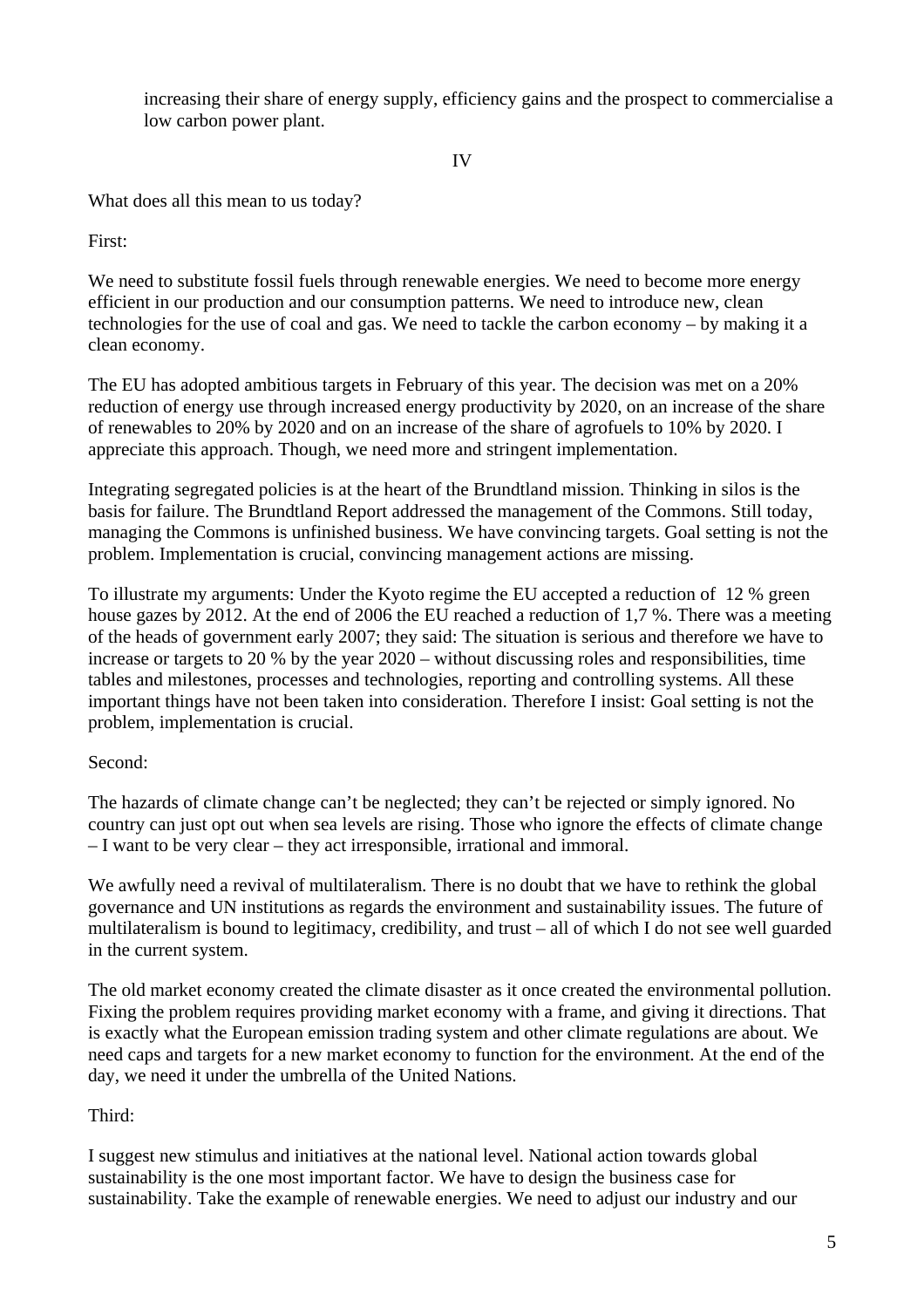R&D policy as well as foreign trade promotion to the demand that increasingly will derive from emerging economies. Europe can achieve to be the most competitive and the most dynamic knowledge-based economy in the world – but only if Europe is actively setting the standard. This standard setting is by no means a technical task. It is a core element of the European social and economic model. A low-carbon economy is as close as you can get to set new standards and to create new markets. This is what our policy makers have to accept.

Globalisation does not render national policies unnecessary. Properly performed, national pioneering gets rewarded internationally. A national strategy on sustainable development can play an important role as driver for innovation. The low carbon transition needs long term policy frameworks at the national level. This is why I want to point out the case of New Zealand. Prime Minister Helen Clark is the first leader in the world to proclaim a national way towards a low carbon economy. And we see: Once the overall goal is established, some other things fall into places, as for instance a national emission trading scheme for New Zealand.

V

If I were to single out the one most important overall challenge for sustainability strategies, the management instruments would be it.

The command-and-control approach will not help us to face this challenge. Neither will the "let the business do it" approach yield the necessary effects. Standard perception of administration and business as mutual enemies can not be expected to settle the case. The Management of the Commons requires new ways, new institutions und processes with an engagement of the administration and the business-community and the consumers. Measurement is a prerequisite for good management. You can only manage what you can measure.

We have to come up with new collective leadership. The national Councils for sustainable development are the sites to stimulate an informed debate in the civil society. I am grateful to the Belgian Council for Sustainable Development for its important and active contribution to the EEAC, an initiative that brings together the Councils throughout Europe. Your secretary, M. Jan De Smedt, played a very active role in it.

A lively debate and ambitious policies are what we need in Germany as well as in Belgium. Quarrel is inevitable. Most important is to find new ways to involve stakeholders. That is why I appreciate very much the initiative of my Belgian colleagues for this conference.

To end my talk, I would like to mention one issue where the Brundtland Report missed the point. In the past 20 years the private and the public sector have developed tools and instruments to manage sustainability projects. But I do see two cultures, the private and the public sector. Those cultures seem to speak different languages. There is no much talk as to how to combine different approaches.

But we cannot afford this gap. We cannot afford our all too fragmented policies. I am afraid we will not be in the position to achieve the ambitious climate targets if we do not develop a new linking of the business case and the regulatory framework, the demand-side approaches and the consumption patterns and life-styles.

I advocate taking sustainability strategies serious. I want to sum up with three points:

• We need more fantasy. We need more courage and trust in order to experiment with sustainability strategies.